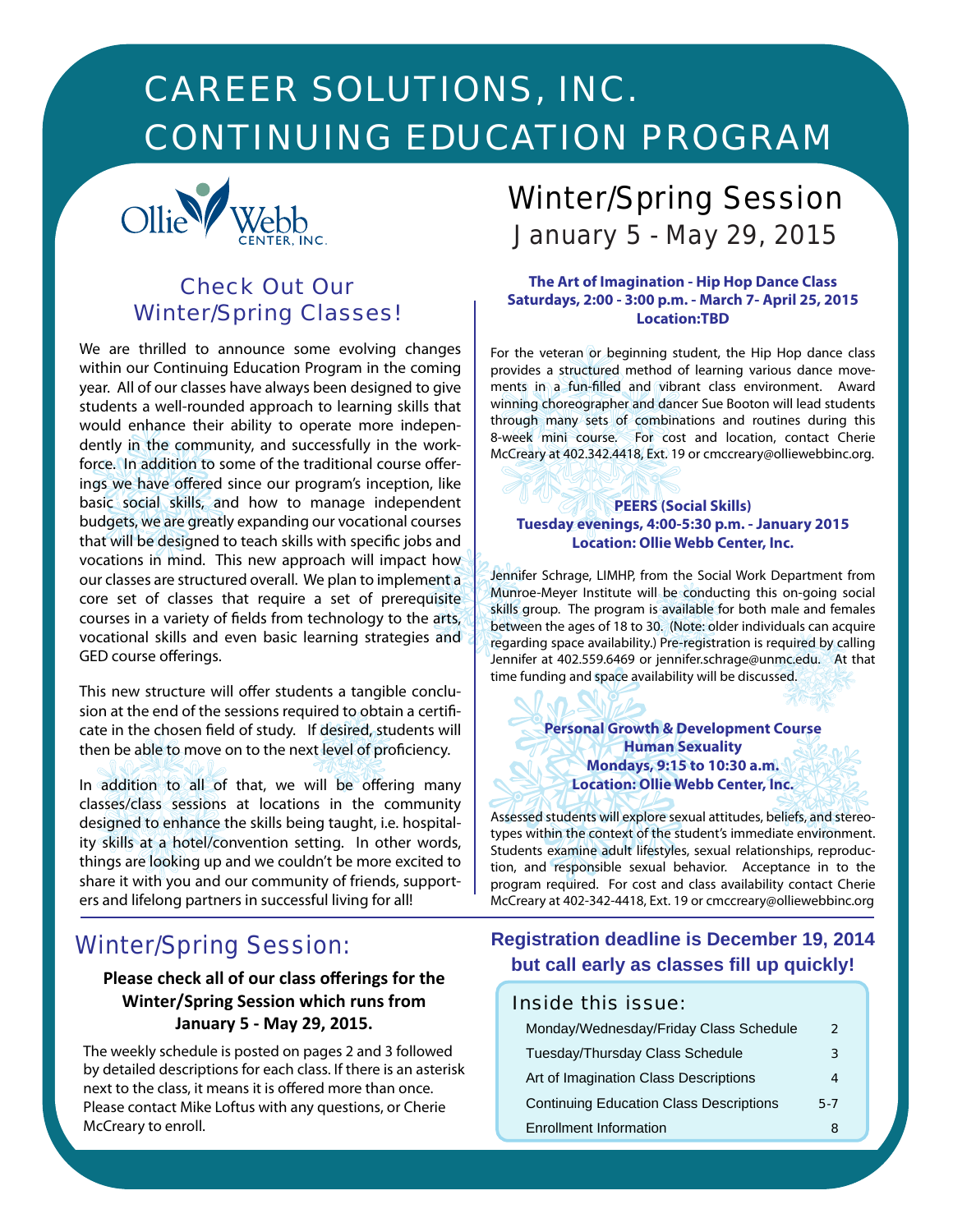

# **Monday/Wednesday/Friday**

# **Period 1 - 9:15 am - 10:30 am**

| <b>Class</b>                      | <b>Description</b><br>on Page: | Category                          | <b>Teacher</b>       |
|-----------------------------------|--------------------------------|-----------------------------------|----------------------|
| Introduction to Acting            | 4                              | Art of Imagination                | Hoggatt, Jim         |
| Watercolor Studio                 | 4                              | Art of Imagination                | Pietron, Tanya       |
| Community Service (Periods 1 & 2) | 5                              | Career Planning & Development     | Wolfson, Doug        |
| Introduction to Communication *   | 5                              | Communication/Language Arts       | Dovenbarger, Sabrina |
| Learning Strategies *             | 6                              | Literacy & Workplace Skills       | Ohle, Casandra       |
| Self Determination *              | 6                              | Literacy & Workplace Skills       | McCormick, Selina    |
| Citizenship                       | 7                              | Social Sciences                   | Landry, Paul         |
| Introduction to Computers *       |                                | Technology, Information and Media | Luk, Isaac           |
| Independent Study                 |                                | <b>Personal Study Goals</b>       | Wynne, Antoinette    |

# **Period 2 - 10:45 am - 12:00 pm**

| <b>Class</b>                        | <b>Description</b><br>on Page: | Category                      | <b>Teacher</b>       |
|-------------------------------------|--------------------------------|-------------------------------|----------------------|
| Photography Level 1                 | 4                              | Art of Imagination            | McCormick, Selina    |
| Community Service (Periods 1 & 2)   | 5.                             | Career Planning & Development | Wolfson, Doug        |
| Introduction to Communication *     | 5                              | Communication/Language Arts   | Dovenbarger, Sabrina |
| Literacy & Workplace Skills Level 1 | 6                              | Literacy & Workplace Skills   | Landry, Paul         |
| Community Math *                    | 6                              | Math                          | Ohle, Casandra       |
| Critical Thinking through Science   | 7                              | Natural Sciences              | Luk, Isaac           |
| Life Balance for Mind & Body        | 7                              | Personal Growth & Development | Pietron, Tanya       |
| Independent Study                   |                                | <b>Personal Study Goals</b>   | Loftus, Mike         |

# **Period 3 - 1:15 pm - 2:30 pm**

| <b>Class</b>             | <b>Description</b><br>on Page: | Category                             | <b>Teacher</b>       |
|--------------------------|--------------------------------|--------------------------------------|----------------------|
| Beginning Drawing        | 4                              | Art of Imagination                   | Pietron, Tanya       |
| Cooking Level 1          | 5                              | Culinary, Hospitality & Horticulture | Dovenbarger, Sabrina |
| Learning Strategies *    | 6                              | Literacy & Workplace Skills          | Ohle, Casandra       |
| Phonics <sup>*</sup>     | 7                              | Reading                              | Landry, Paul         |
| Social Networking Safety |                                | Technology, Information and Media    | Wynne, Antoinette    |
| Independent Study        |                                | Personal Study Goals                 | Luk, Isaac           |

# **Period 4 - 2:45 pm - 4:00 pm**

| <b>Class</b>               | Description<br>on Page: | Category                      | <b>Teacher</b>       |
|----------------------------|-------------------------|-------------------------------|----------------------|
| <b>Actors Studio</b>       | $\overline{4}$          | Art of Imagination            | Hoggatt, Jim         |
| Career Exploration Level 1 | 5                       | Career Planning & Development | Ohle, Casandra       |
| <b>Job Smarts</b>          | 5                       | Career Planning & Development | Luk, Isaac           |
| Healthy Relationships      | $\overline{7}$          | Personal Growth & Development | Dovenbarger, Sabrina |
| Reading Level 1            |                         | Reading                       | Launderville, Dena   |
| Independent Study          |                         | <b>Personal Study Goals</b>   | Pietron, Tanya       |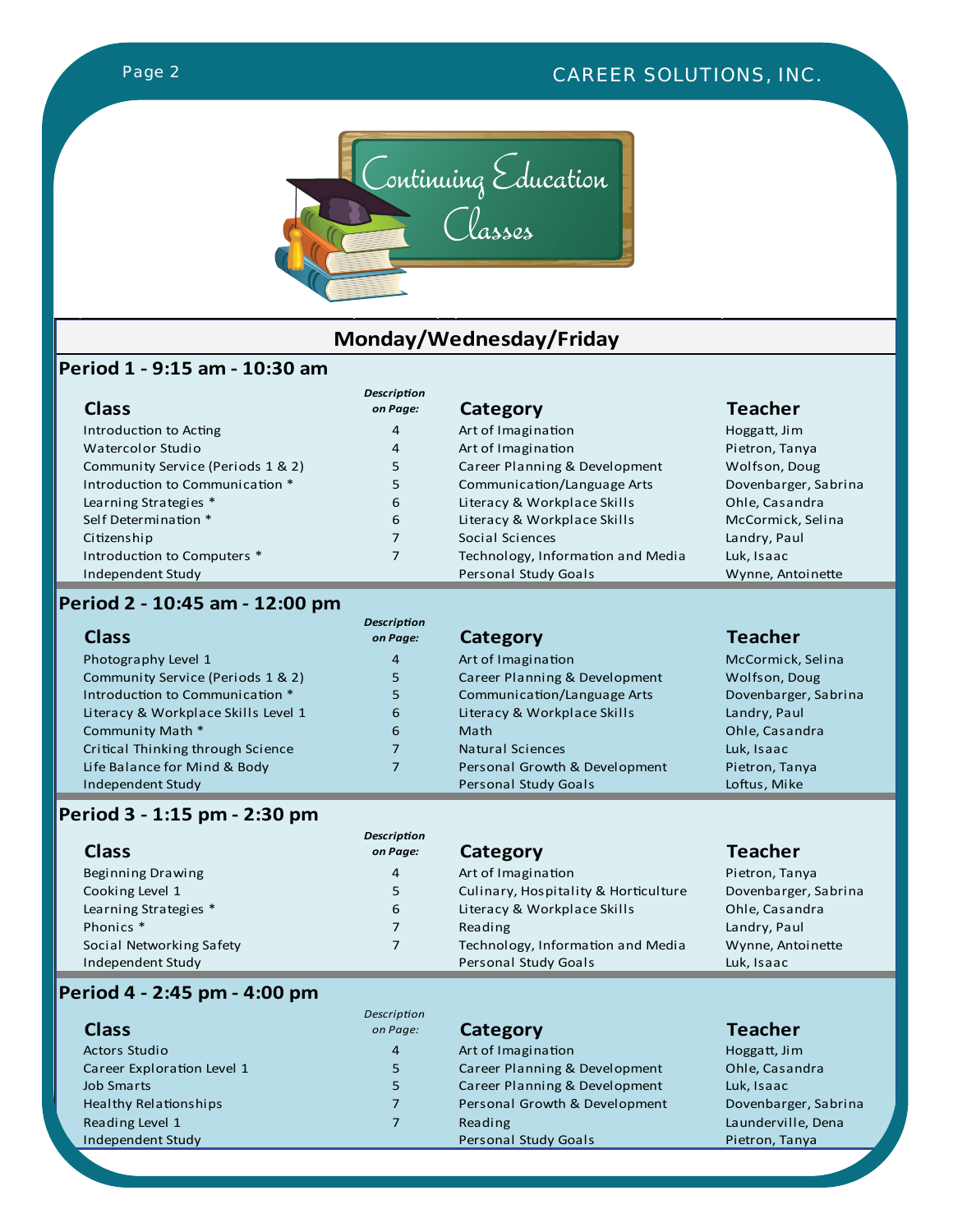# *VOLUME 4, ISSUE 2 VOLUME 5, ISSUE 1 VOLUME 4, ISSUE 1Page 3 Page 3*



# **Tuesday/Thursday**

### **Period 1 - 9:15 am - 10:30 am**

| <b>Class</b>                     | <b>Description</b><br>on Page: | Category                          | <b>Teacher</b>       |
|----------------------------------|--------------------------------|-----------------------------------|----------------------|
| Historical Analysis Through Film | 4                              | Art of Imagination                | Ackermann, David     |
| Jingle Jangle Jive               | 4                              | Art of Imagination                | Simpson, Mike        |
| Beginning Spanish                | 5                              | Communication/Language Arts       | Torres, Julian       |
| Introduction to Communication *  | 5                              | Communication/Language Arts       | Dovenbarger, Sabrina |
| Learning Strategies *            | 6                              | Literacy & Workplace Skills       | McCormick, Selina    |
| Personal Finance 1               | 6                              | Math                              | Landry, Paul         |
| Animal Science                   |                                | Natural Sciences                  | Anderson, Annie      |
| <b>Basic Tablet Skills</b>       |                                | Technology, Information and Media | Wolfson, Doug        |
| Independent Study                |                                | Personal Study Goals              | Ohle, Casandra       |

### **Period 2 - 10:45 am - 12:00 pm**

| <b>Class</b>                         | <b>Description</b><br>on Page: | Category                      | <b>Teacher</b>    |
|--------------------------------------|--------------------------------|-------------------------------|-------------------|
| DrawSpace: Adv. Drawing Techniques & | $\overline{4}$                 | Art of Imagination            | Mayer Tim         |
| Self Employment                      | 5                              | Career Planning & Development | Simpson, Mike     |
| Sign Language                        | 5                              | Communication/Language Arts   | Torres, Julian    |
| Public Speaking                      | 6                              | Literacy & Workplace Skills   | Hall, Mavis       |
| Self Determination *                 | 6                              | Literacy & Workplace Skills   | Wolfson, Doug     |
| Community Math *                     | 6                              | Math                          | Ohle, Casandra    |
| Math Level 1                         | 6                              | Math                          | Luk, Isaac        |
| Phonics *                            | 7                              | Reading                       | Landry, Paul      |
| Independent Study                    |                                | <b>Personal Study Goals</b>   | McCormick, Selina |

### **Period 3 - 1:15 pm - 2:30 pm**

| Art of Imagination<br>Loftus, Mike<br>Art Appreciation<br>$\overline{4}$                    |  |
|---------------------------------------------------------------------------------------------|--|
| Art of Imagination<br>Slam Poetry<br>F-S. Katie<br>$\overline{4}$                           |  |
| Communication/Language Arts<br>Introduction to Communication *<br>Dovenbarger, Sabrina<br>5 |  |
| Communication/Language Arts<br>5<br>Simpson, Mike<br><b>Writing Composition</b>             |  |
| Cooking Level 2<br>Culinary, Hospitality & Horticulture<br>Landry, Paul<br>$5 - 6$          |  |
| Reading Comprehension<br>Hall, Mavis<br>Reading<br>7                                        |  |
| Introduction to Computers *<br>Technology, Information and Media<br>Luk, Isaac              |  |
| Independent Study<br>Personal Study Goals<br>Wynne, Antoinette                              |  |

### **Period 4 - 2:45 pm - 4:00 pm**

| <b>Class</b>                | Description<br>on Page: |
|-----------------------------|-------------------------|
|                             |                         |
| Piano & Vocal Techniques    | 4                       |
| Safety in the Workplace     | 5                       |
| <b>Culinary Hospitality</b> | 6                       |
| Horticulture                | 6                       |
| General Studies (ABE/GED)   | 6                       |
| Independent Study           |                         |

**Category Category Category Category Category Category Category Category Category Category Category Category Category Category Category Category Category Category Category Category C** Art of Imagination<br>
Career Planning & Development Luk, Isaac Career Planning & Development Culinary, Hospitality & Horticulture Dovenbarger, Sabrina<br>Culinary, Hospitality & Horticulture Landry, Paul Culinary, Hospitality & Horticulture General Studies (ABE) 6 Loftus, Mike<br>
1991 - Personal Study Goals<br>
2006 - Wolfson, Doug Personal Study Goals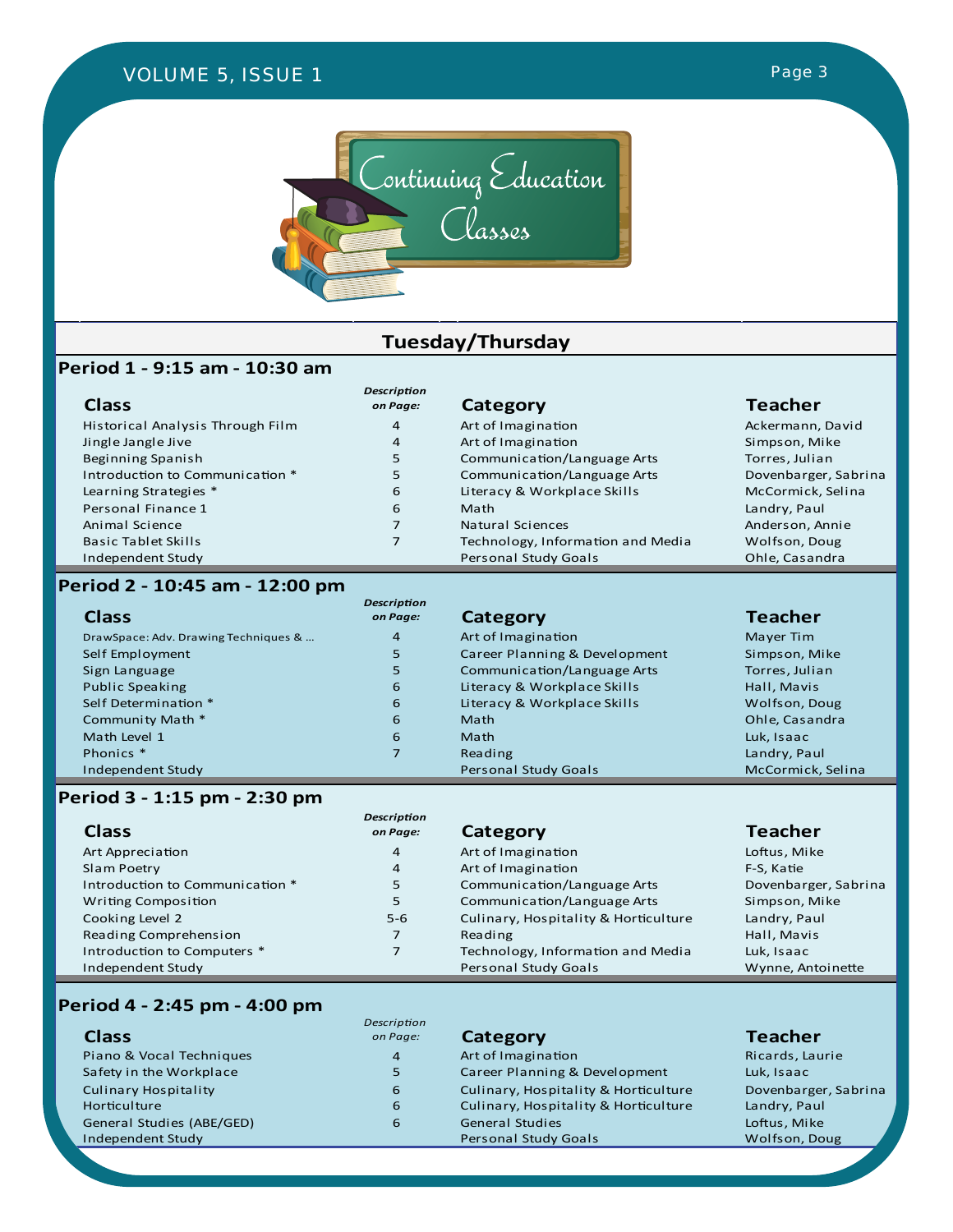# *Page 4 CAREER SOLUTIONS, INC.*





**Actor's Studio** This is an advanced acting workshop for students interested in pursuing future vocational opportunities in theater. Students work with artistic director Jim Hoggatt in regards to memorizing dialogue, creating characters, and analyzing text using objectives, obstacles and tactics. Prerequisites: Introduction to Acting, stage experience, and instructor permission.

**Art Appreciation** An offering for students who like art, this course examines art and its place in society as a form of expression, from simple traditional pieces like landscapes and everyday scenes to commercial art and even expressionism and the abstract and how those forms of fine art are open to interpretation. The class spends most of its time in the community visiting local galleries and museums, and part of its ongoing objective is to explore vocational opportunities in the arts.

**Beginning Drawing** This is an essential beginning drawing course for any student interested in the fundamentals of drawing. Omaha artist Tanya Pietron will lead students through the foundation of basic drawing techniques and picture composition. This course is a prerequisite for all advanced drawing and painting courses offered at the Ollie Webb Center.

**DrawSpace: Advanced Drawing Techniques and Special Projects** DrawSpace, led by local professional comic book artist and illustrator Tim Mayer, is an advanced level studio drawing course focusing on taking serious artists to the next level. Studio experiences include improving drawing skills through participation in a serious of special projects including animation, 3D modeling, life drawing, comic book creation, etc. Prerequisite: Beginning drawing.

**Historical Analysis Through Film** View and analyze a variety of non-fiction, and historical films. Emphasis on understanding film in society to reason, evaluate, connect stories to the real world, and classify them in terms of fiction, non-fiction, and historical fiction. Acceptance to the program required.

**Introduction to Acting** Introduces the basic techniques and tools used by the actor. Moving from improvisation to scene work, students learn warm ups, theater games, vocal physical and emotional awareness, listening skills, and beginning textual analysis using objectives, obstacles and tactics.

**Jingle, Jangle, Jive** Have you always wanted to make up your own lyrics, put them to music and perform? Well now is your opportunity. Join the instructors for a creative, fun and musical experience.

**Photography Level 1** Professional local photographer Selina McCormick will teach students the basics of photography. Topics covered in the course include the parts of a camera, basic operation of a camera, how to set up a specific shot, etc. Students will also engage in photo shoots throughout the community. Prerequisite: Beginning drawing.

**Piano & Vocal Techniques** This course will combine keyboard skills with vocal training. Beginning and intermediate students will learn well known songs on the piano while their classmates strengthen their singing voices. This class is designed for beginning students interested in learning about music and experienced players and singers looking to better their skills for possible professional opportunities.

**Slam Poetry** Did you know that a poetry slam is actually a contest? The poets create literature and then perform it as a competition. This winter local slam poet Katie F-S will lead students through a rollicking round of writing and poetry sharing. Sign up now for an adventure in rhymes.

**Watercolor Studio** This watercolor course offers instruction and opportunities for practice in basic wet and dry techniques, washes, blends and use of transparency. Explore and practice with a variety of special techniques for solving texture and masking problems. Experienced students concentrate on composition, technical skills, paint consistency and color development.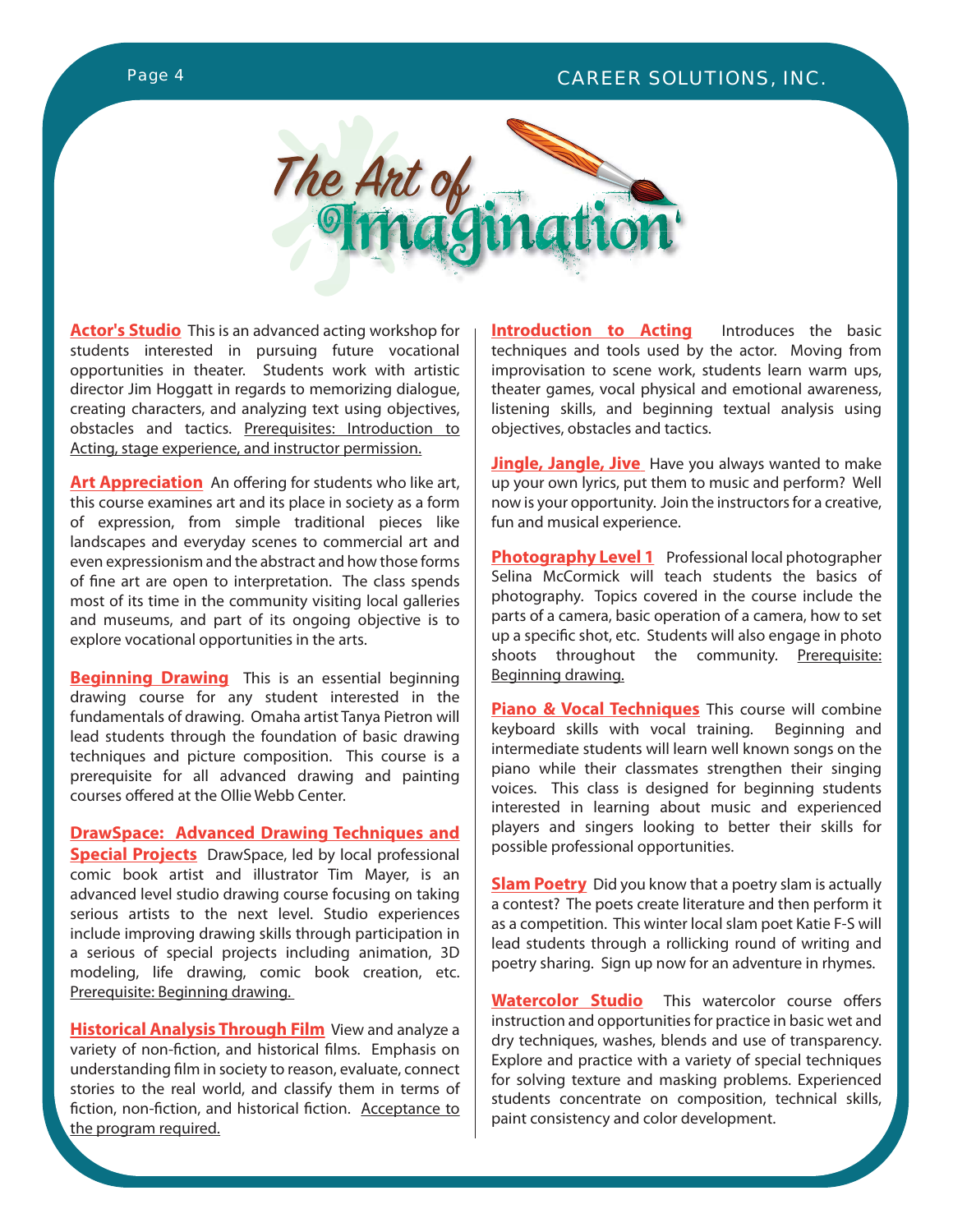# *VOLUME 5, ISSUE 1 Page 5*



# **Career Planning**

**Community Service** In some cases students may not be interested in paid employment due to supports already in place. In this course – which mostly takes place in the community - students explore the various volunteering possibilities in their community. From volunteering at a museum, to working as an assistant at a retirement home or in social clubs, the possibilities are open and the opportunities to help are without limits. And in the process, students learn about their skills and what they have to offer, which can come in handy down the road if in fact they eventually do pursue paid employment.

**Career Exploration Level 1** This class is intended to help students to develop a career pathway by using information gathered from research, career assessments, and job site observations. Students will be guided through a process of career exploration that will help them to develop an individualized vocational goal. This class will be especially beneficial to students who may want to work in the community, but need some additional information before deciding on what type of career might be best for them.

**Job Smarts** Job Smarts is a class for learners at all levels. A teacher uses activities and discussions that break down the process of finding, securing and maintaining a job into a simple and easy-to-understand 12 step process.

**Safety in the Workplace** When working in the community, there are lots of considerations for safety that need to be considered. This class will explore both personal safety and emergency preparedness in the workplace. It will address how to be aware of your surroundings in order to assess possible hazards, and how to handle these situations as they happen. It will also cover health and safety issues that are particular to certain work environments.

**Self Employment** Have you ever thought about turning your skill or passion into a job? This class assists students in exploring what is involved in self-employment and whether it is the right career choice for them. The class covers the pros and cons of owning your own business, the steps needed to start a new business, and how to determine whether there is a need for the type service you want to provide. Guest speakers will share their experiences with self-employment.

# **Communication / Language Arts**

**Introduction to Communication** Covers developing and improving fundamental and effective communication skills. Includes understanding interpersonal communication, active listening, non-verbal communication and communicating purposefully in the community.

**Beginning Spanish** In addition to some basic Spanish words and phrases and how to use them in context, students will be learning about the rich variety of cultures from Latin America, along with Latin traditions and history. In today's world the use and basic understanding of a second language, with Spanish being the most prominent in the United States, it becomes a vocationally important dynamic that students become comfortable with such potential diversity in the workplace.

**Sign Language** Starting with the basics, this class offering is for people who want to become familiar with using sign language. For some students, it may simply be a curiosity, a way to learn how to sign certain songs or famous phrases so they can impress their peers and families, but in other cases it can truly become a vocational benefit, knowing how to use sign. The primary instructor is also bilingual in English and Spanish and he plans to explore the culture of people who cannot hear and how they work and live in the community.

**Writing Composition** This course uses a Who, What, When, Where, Why and How approach to help students learn how to clarify their thoughts so they can be transferred to writing that is easily understood by readers. Activities taken from a book called Writing Detective primarily include narratives the students will read with their teachers in order to pick up on the context clues they use as evidence in their collective effort to write about the information they have taken from the stories. It is fun and the curriculum encourages students to act as if they are investigative journalists pulling from the given information in order to write a story or a composition about the issues.

### **Culinary, Hospitality & Horticulture**

**Cooking Level 1** Many of the students enrolled in our program have never made meals and/or snacks for themselves. The basics of preparing, eating and storing meals are explored here. In some cases it may be as simple as preparing noodles and covering them properly for later use in the following days. Students are also taught about cleaning their materials for cooking and keeping a microwave clean.

**Cooking Level 2** Students learn about basic kitchen safety: cross contamination, refrigeration and proper handling of kitchen utensils such as knives and pot holders. Students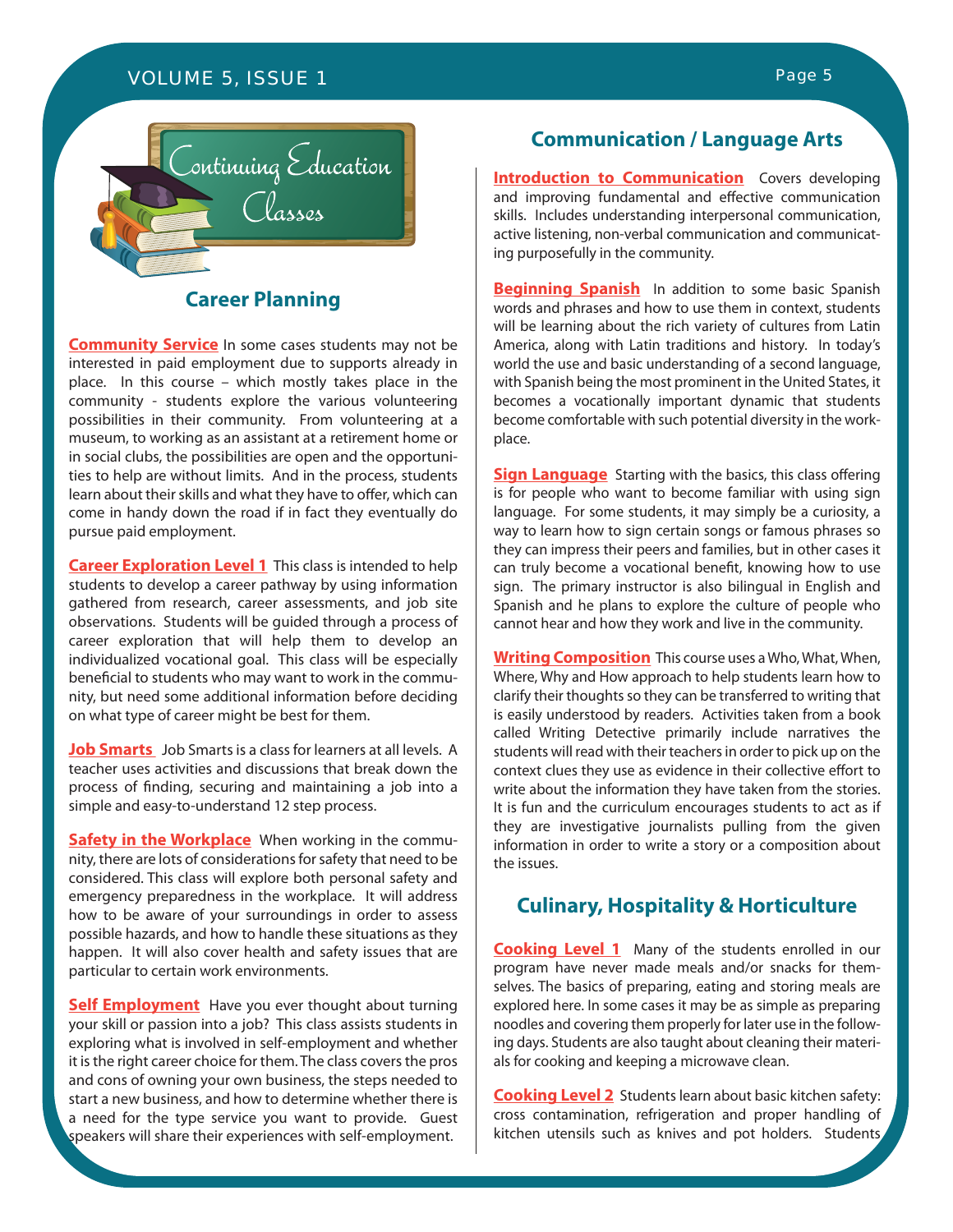

learn how to read recipes, understand measurements, and create a meal together. Listening, following directions, health requirements when handling food and basic food preparation offer a learning opportunity for students working or planning to work in a restaurant. Also budgeting and money management skills are reinforced at the grocery store.

**Culinary Hospitality** This course introduces the basic principles of sanitation and safety relative to the hospitality industry. Topics include personal hygiene, sanitation and safety regulations, use and care of equipment, the principles of food-borne illness, and other related topics. The course also focuses on technical and interpersonal skills, professionalism and time management as they relate to a hospitality field. Many students pursue work in the restaurant industry; this course aims to support that vocational objective. Topics also include menu design and marketing for your own hospitality business. Students learn about the layout of a menu and dietary concerns along with what's popular and trending in the field.

**Horticulture** An introduction to horticulture, this class covers the basic principles related to working with plants and soil, along with covering the basics of pursuing a vocation in landscaping and floral design, along with starting one's own personal vegetable garden. In addition to basic gardening, the art of floral design is a focus here; it presents the basic principles and elements of floral design including traditional and contemporary floral construction, wiring and taping flowers for corsages and holidays or special occasions like weddings and graduations. Proper use of tools, containers, and mechanics will be explored. Students will cover the history and cultural aspects of floral design. Identification, care and handling of fresh flowers will be discussed. An emphasis will be placed on the business practices of the floral industry. Students will become familiar with the wide variety of industry careers in horticulture.

# **General Studies**

**General Studies (ABE/GED)** This course aims to offer ongoing support to students who want to attend classes at our local community college. It's also intended for students who would like to pursue a GED. Since the GED test is primarily a reading test in all topics – including language arts, science, and social studies – the primary goal is to improve reading comprehension, with a secondary focus on basic algebra, fractions, decimals and percent, but starting with basic addition, subtraction, multiplication and division.

## **Literacy & Workplace Skills**

**Learning Strategies** Presents different learning modalities and personal styles to articulate learning needs to others. Covers basic skills such as time management and organization. Students use templates and processes for effective reading and writing practices.

**Literacy & Workplace Skills Level 1** Reading and writing skills in the workplace may mean the difference between being an average worker and developing into an excellent worker. In today's workplace, it is important to utilize reading and comprehension skills to get the job done and learn new skills. This class helps students understand how reading and writing are used on the job and how to become a more valuable employee by increasing reading efficiency, comprehension, and writing skills. This class incorporates terminology that is used in the workplace and basic skills such as reading a work schedule and communicating with a supervisor.

**Public Speaking** Communicating your thoughts, ideas, and feelings to others is a very important skill that it is needed for success in any job. This class will help students to develop their speaking skills by participating in vocabulary building activities, impromptu speaking, and developing ideas into a well-crafted presentation that can be addressed to an individual, a small group, or large audience. Speaking effectively and efficiently will be the focus of this class.

**Self Determination** Using strengths, skills, and accomplishments students assess personal needs and accommodations. Includes effective assertive communication to have needs and accommodations considered or met. Students set measurable goals and develop an action plan.

### **Math**

**Community Math** Mid-level readers will learn about the everyday math that surrounds them: maps, recipes, streets, phone numbers, computers and menus. Money skills are explored as well.

**Math Level 1** The focus in this class is basic everyday math students will encounter in their community. Along with menu math, the teacher also helps students develop their basic money math and clock skills. It is designed for students at a 1.0 – 2.5 reading level and serves as a starting point for higher levels. In addition to simple arithmetic, students also become familiar with common restaurant and other community words in the process.

**Personal Finance Level 1** This is the first course in the personal finance series. Students participate in developing a foundation of money management, the use of finance tools, and skills necessary for independent financial success.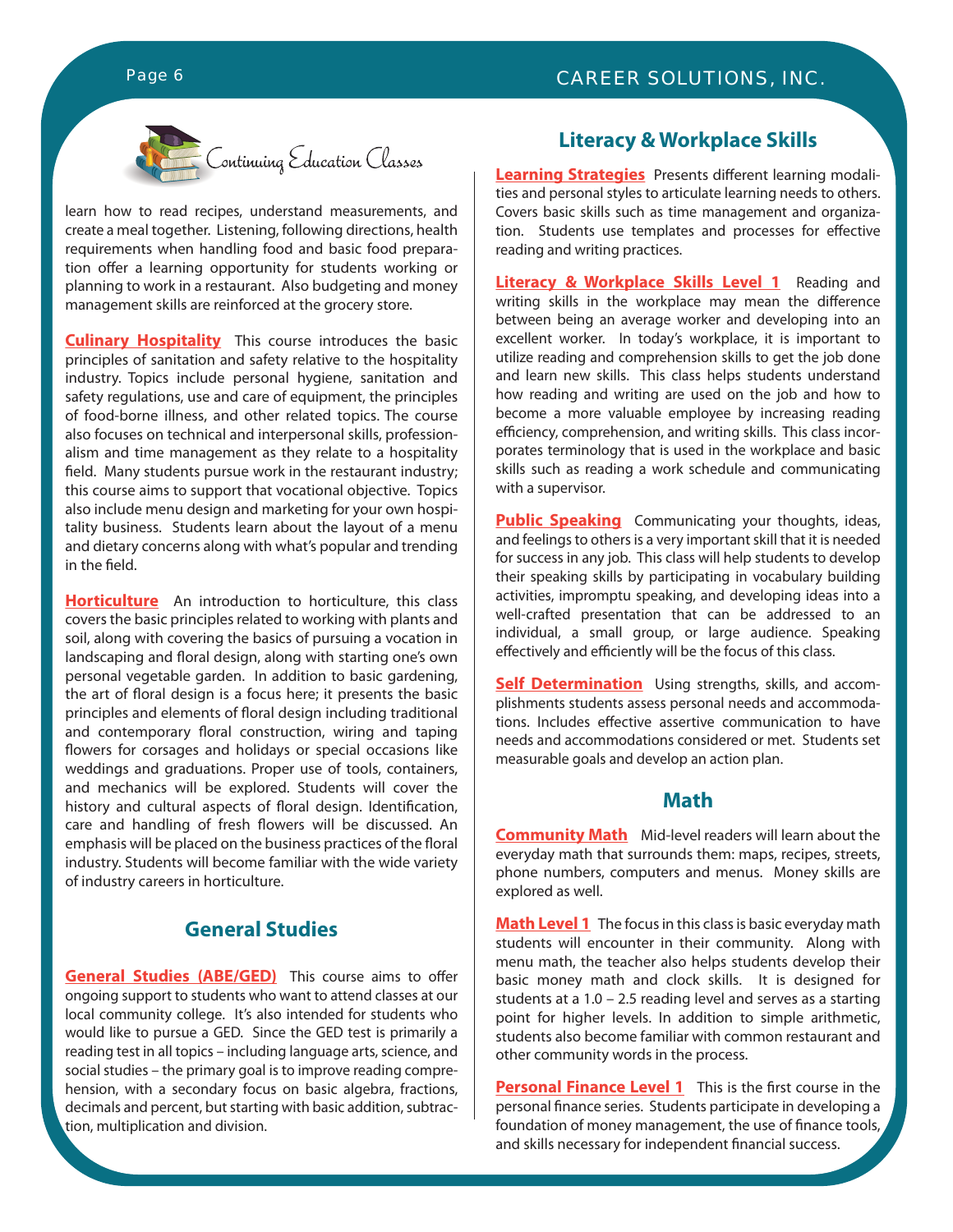# **Natural Sciences**

**Animal Science** What do you think of when you hear the word "animal?" You may think of your dog or cat. You may think about giraffes or grizzly bears. But would you think of a sponge? Did you know that dolphins work for the Navy, and there are giant crocodiles and leeches that also come to the rescue! Students will have fun learning about "science in action." With the aid of a teacher, students will make an animal lab and their own swim bladders, just like fish. The goal of this class is to expose students to animals and animal-related topics that most people never pay attention to; it will be fun, especially for students who love animals.

**Critical Thinking Through Science** Introduction to scientific inquiry methods used to develop critical thinking skills as they apply to personal and workplace situations. Acceptance to the program required.

# **Personal Growth & Development**

**Healthy Relationships** Explores healthy and unhealthy relationships emphasizing strategies to maintain a healthy relationship in various environments. Disability disclosure in social situations is discussed. Students learn strategies to manage conflict.

**Life Balance for the Mind and Body** Covers basic Yoga postures, breathing techniques, anatomy and physiology to enhance balance, self-control, self-confidence, and physical competence. Emphasis is placed on integrating these elements within the individual and into his or her life.

### **Reading**

**Phonics** Students with basic reading skills learn to use a "sounding out" strategy when decoding words. The teacher will begin with a simple review of the sounds of all consonants and vowels and then model how to sound out the sounds letters make. They will move to letter blends and full words, ending each class day with a short narrative read as a group, which is meant to mostly work to support their phonetically based skills but is also meant to strengthen their comprehension.

**Reading Comprehension** Geared for mid-level readers (4.0), this class uses a wide variety of subjects to maintain student interest and emphasizes several skills involved with reading comprehension: locating information, finding facts and main ideas, making inferences, evaluating and much more.

**Reading Level 1** Designed for readers with basic skills, this class employs the Edmark Reading Program's "Supplemental Stories," which are not comprehension based but are intended as practice reading activities to support the key words students will learn about in the daily lessons. As the class progresses, students, will move beyond word recognition to more detailed narratives that will be comprehensive in nature in addition to helping to develop their critical thinking skills.

# **Social Sciences**

**Citizenship** Examine and debate core democratic values, compare and contrast the organization of governments of multiple countries, examine and observe laws and the rights and responsibilities of citizenship, analyze the multiple histories, cultures, perspectives, contributions and/or struggles of various peoples, with focus on people with disabilities.

# **Technology, Information and Media**

**Basic Tablet Skills** Designed for beginning and intermediate tablet users, this course is designed for new iPad and tablet owners who want to learn how to use these products efficiently. With the teacher's assistance, students will learn how to effectively use the basic functions and applications that tablet technology offers. Students explore how to use this newest form of technology in both casual and professional/vocational environments. Starting with home screens and folders, along with using shortcuts and navigation tools, students will learn how to use their tablets for messaging, taking photographs and videos, as well as using the internet and storing their favorite tunes and even writing and storing a resume and being able to take that to a printer.

**Introduction to Computers** Primarily meant for vocational possibilities related to computers, students enrolled in this class will learn about a variety of programs such as Word, PowerPoint and Access after they initially explore the basics of using a mouse to click on and navigate the Windows operating system. After that, the teacher will help them develop Word documents such as resumes and letters which they will practice attaching to e-mails sent on electronic addresses the teacher helps them create. As a class project, they will collectively create a PowerPoint presentation documenting a timeline which will feature the items they have learned over the course of the session.

**Social Networking Safety** The advent and popularity of social networking in recent years inspired what we felt was the necessity of offering a class based on how to safely participate in, and navigate through, social networks on the internet such as Facebook, Twitter and MySpace. Students learn about privacy and how to protect themselves from people and organizations that may have an interest in taking advantage of them. In many ways the instructor will demonstrate for students the qualities to seek in new friends.